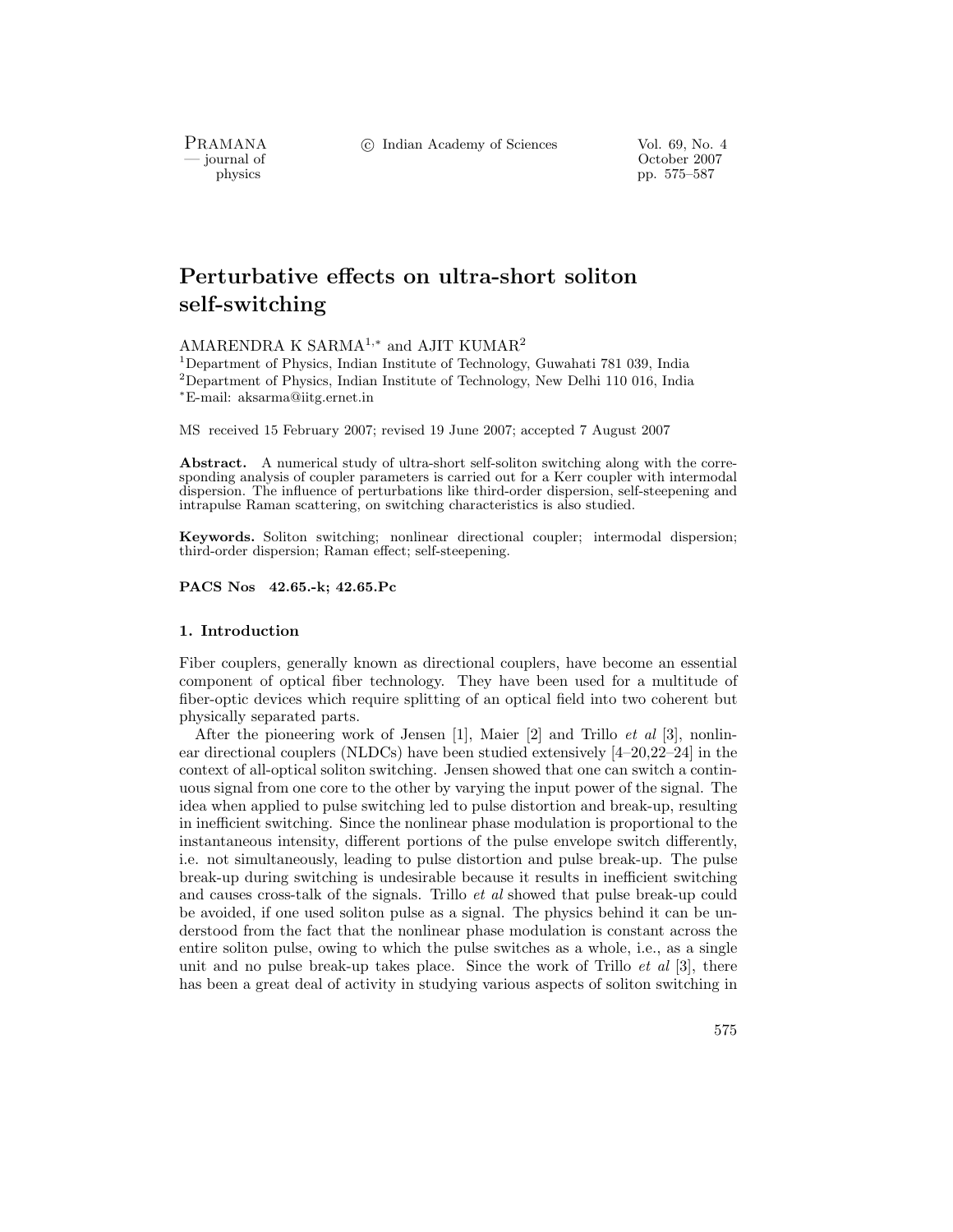NLDCs. In this connection the effect of intermodal dispersion on soliton switching dynamics [5–9,13], multistability of switching behavior [22,23], switching between bistable states of a soliton [24], effect of higher order perturbative terms in the nonlinear Schrödinger equation on soliton switching dynamics  $[14–20]$  etc. have also been considered and studied. But rarely in these works the practical aspects of an NLDC are considered and studied properly. Keeping this in mind, in the present work we are interested in the realization of a practical nonlinear fiber coupler in the context of an all-optical soliton switching. It is well-known in the context of coupled mode theory that the coupling length of a coupler depends on the coupling coefficient  $C$ , which in turn depends on the core radius  $r$  and core-to-core separation a [21]. Couplers maintaining a constant, precise separation between the cores cannot be fabricated with very long lengths. Therefore, we need to have a coupler with very small coupling length. In  $\S$ 3 we have presented our calculations regarding the design of such couplers. We observe that the coupling length is extremely sensitive to the choice of coupler parameters such as core-to-core separation, linear coupling coefficient and the pulse width of the signal applied. Our calculation of the coupler length, which takes into account the above-mentioned dependencies, shows that short coupler length requires femtosecond pulse signals [17,18].

The requirement of femtosecond pulses, in turn, necessitates the inclusion of higher-order perturbative terms, like, the third-order dispersion (TOD), Raman term and the self-steepening term. Apart from these, as established by Chiang [5], intermodal dispersion (IMD) must also be accounted for. Intermodal dispersion results in wavelength dependency of the coupling coefficient, i.e. in coupling coefficient dispersion. We know that a twin-core fiber coupler is a bimodal waveguide structure which supports two supermodes, the even mode with a symmetric field distribution and the odd supermode with an anti-symmetric field distribution. It was argued by Chiang [5] that since there is a dispersion mismatch between the two supermodes one should not disregard the IMD effect as it can significantly alter the switching characteristics of a NLDC. Intermodal dispersion was first observed in 1997 [6], by launching short optical pulses (width of about 1 ps) in one of the cores of a dual-core fiber with center-to-center spacing  $a = 4r$ . Our calculations in §3 show that IMD is strictly dependent on the coupling coefficient and on the pulse width of the signal applied.

In this work, we have presented numerical analysis of an appropriate mathematical model based on the coupled-mode theory [21]. We have considered all the relevant perturbative effects discussed above. In §2 we present a detailed discussion on the mathematical model. The design parameters of the coupler and some typical calculations are presented in §3. The split-step Fourier method is used to solve the set of coupled partial differential equations, which govern the switching dynamics in the coupler as discussed in §2. Numerical results and discussions are presented in §4.

## **2. The model**

We consider a homogeneous and isotropic nonlinear directional coupler with Kerr nonlinearity, made of two identical single-mode fibers with circular cross-sections. The pulse evolution equation inside the coupler is derived in the framework of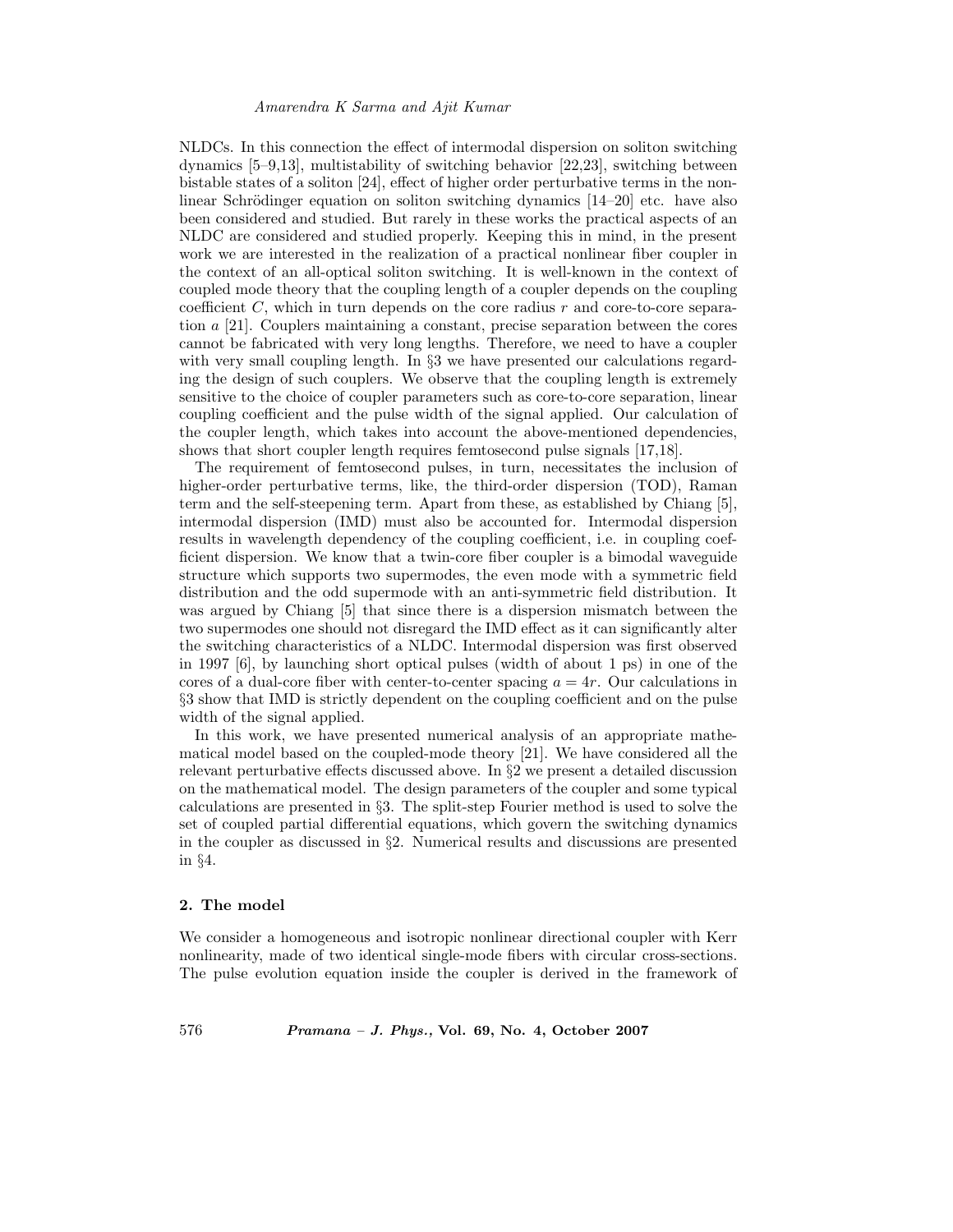## *Ultra-short soliton self-switching*

the coupled mode formalism [25], using the standard slowly varying envelope approximation. In doing so, along with the expansion of the frequency-dependent propagation constant  $\beta(\omega)$  into a Taylor series around the carrier frequency  $\omega_0$ ,

$$
\beta(\omega) = \beta_0 + (\omega - \omega_0)\beta_1 + \frac{1}{2}(\omega - \omega_0)^2 \beta_2 + \frac{1}{6}(\omega - \omega_0)^3 \beta_3 + ..., \tag{1}
$$

where

$$
\beta_0 = \beta(\omega_0), \quad \beta_n = \left(\frac{\partial^n \beta}{\partial \omega^m}\right)_{\omega = \omega_0}, \quad n = 1, 2, 3, \dots.
$$
 (2)

For taking into account fiber dispersion, one also has to expand the frequencydependent coupling coefficient  $C(\omega)$  into a Taylor series around  $\omega_0$ ,

$$
C(\omega) = C_0 + (\omega - \omega_0)C_1 + \frac{1}{2}(\omega - \omega_0)^2 C_2 + ...,
$$
\n(3)

where

$$
C_0 \equiv C(\omega_0), \quad C_n = \left(\frac{d^n C}{d\omega^n}\right)_{\omega=\omega_0}, \quad n = 1, 2, 3, ...,
$$
 (4)

to incorporate the influence of IMD on pulse evolution [5]. Since the dominant contribution comes from the first-order coupling constant dispersion [5,7], we consider the first and the second terms only in the expansion (3). As a result, taking into account fiber dispersion up to third-order, we obtain the following perturbed system of coupled nonlinear Schrödinger equation (CNLSE) [25,26]

$$
i\left(\frac{\partial A_1}{\partial z} + \beta_1 \frac{\partial A_1}{\partial T} + C_1 \frac{\partial A_2}{\partial T}\right) - \frac{\beta_2}{2} \frac{\partial^2 A_1}{\partial T^2} - i \frac{\beta_3}{6} \frac{\partial^3 A_1}{\partial T^3} + \gamma |A_1|^2 A_1 + \frac{i}{\omega_0} \frac{\partial}{\partial T} (|A_1|^2 A_1) - T_R A_1 \frac{\partial |A_1|^2}{\partial T} + C_0 A_2 = 0,
$$
 (5)

$$
i\left(\frac{\partial A_2}{\partial z} + \beta_1 \frac{\partial A_2}{\partial T} + C_1 \frac{\partial A_1}{\partial T}\right) - \frac{\beta_2}{2} \frac{\partial^2 A_2}{\partial T^2} - i \frac{\beta_3}{6} \frac{\partial^3 A_2}{\partial T^3} + \gamma |A_2|^2 A_2 + \frac{i}{\omega_0} \frac{\partial}{\partial T} (|A_2|^2 A_2) - T_R A_2 \frac{\partial |A_2|^2}{\partial T} + C_0 A_1 = 0,
$$
 (6)

where  $A_1$  and  $A_2$  are the slowly varying pulse envelopes in core 1 and core 2, respectively. Here,  $\gamma = n_2 \omega_0/cA_{\text{eff}}$  is the nonlinear parameter, where  $n_2$  is the nonlinear<br>Key coefficient (which has a typical value of  $2.6 \times 10^{-20}$  m<sup>2</sup>/W for standard sil Kerr coefficient (which has a typical value of  $2.6 \times 10^{-20}$  m<sup>2</sup>/W for standard silica fiber), c is the speed of light in free space and  $A_{\text{eff}}$  is the effective core area. Here  $\beta_1, \beta_2$  and  $\beta_3$  are the first-, second- and third-order dispersion coefficients, respectively, and  $\omega_0 = 2\pi c/\lambda$  is the carrier frequency. The parameter  $\beta_1$  is related to the group velocity  $v_{\rm g}$  of the pulse by  $v_{\rm g} = 1/\beta_1$ , while  $\beta_2$  governs the effect of group velocity dispersion (GVD).  $\beta_3$  governs the effects of third-order dispersion and becomes important for ultra-short pulses because of their wide bandwidth. The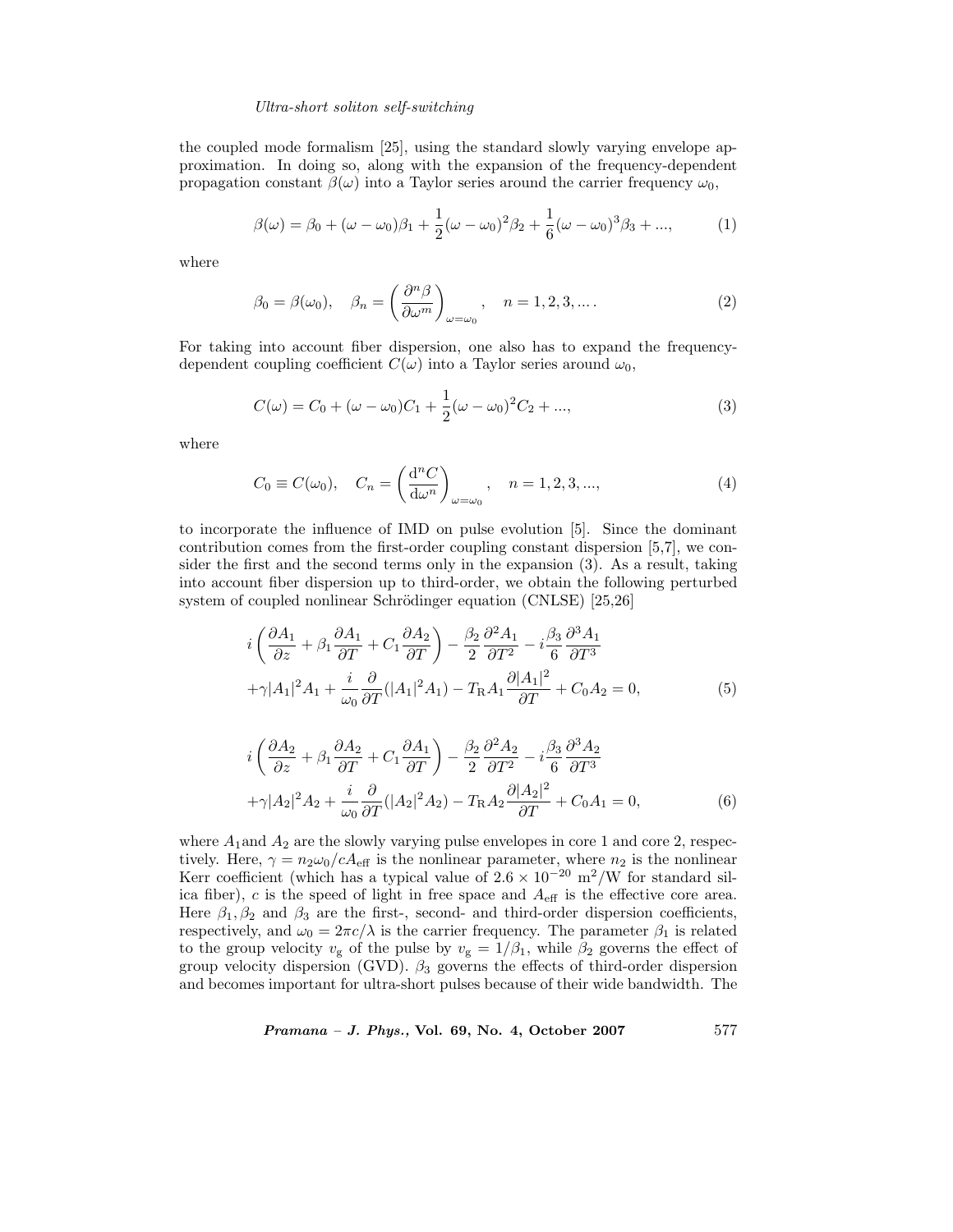term proportional to  $1/\omega_0$  is responsible for self-steepening. The intrapulse Raman scattering resulting from the delayed Raman response, is given by the term proportional to  $T_{\rm R}$ . Here,  $T_{\rm R}$  is the Raman response time which we have taken to be 3 fs [25]. Note that for a dual core coupler the overlap between the two individual modes is small and hence we have omitted the nonlinear coupling via cross-phase modulation.

Introducing the usual normalization [25]

$$
U_1 = \frac{A_1}{\sqrt{P_0}}, \quad U_2 = \frac{A_2}{\sqrt{P_0}}, \quad \xi = \frac{z}{L_D}, \quad \tau = \frac{T - \beta_1 z}{T_0}, \tag{7}
$$

where  $L_D = T_0^2/|\beta_2|$ ,  $P_0$  is the pulse peak power and  $T_0$  is the pulse width of the incident pulse eqs. (1) and (2) can be written in the form incident pulse, eqs (1) and (2) can be written in the form

$$
i\left(\frac{\partial U_1}{\partial \xi} + \kappa_1 \frac{\partial U_2}{\partial \tau}\right) - \frac{1}{2} \operatorname{sgn}\left(\beta_2\right) \frac{\partial^2 U_1}{\partial \tau^2} - i\delta_3 \frac{\partial^3 U_1}{\partial \tau^3} + N^2 |U_1|^2 U_1 + i s \frac{\partial}{\partial \tau} (|U_1|^2 U_1) - \tau_R U_1 \frac{\partial |U_1|^2}{\partial \tau} + \kappa_0 U_2 = 0,
$$
 (8)

$$
i\left(\frac{\partial U_2}{\partial \xi} + \kappa_1 \frac{\partial U_1}{\partial \tau}\right) - \frac{1}{2} \operatorname{sgn}\left(\beta_2\right) \frac{\partial^2 U_2}{\partial \tau^2} - i\delta_3 \frac{\partial^3 U_2}{\partial \tau^3} + N^2 |U_2|^2 U_2 + i s \frac{\partial}{\partial \tau} (|U_2|^2 U_2) - \tau_R U_2 \frac{\partial |U_2|^2}{\partial \tau} + \kappa_0 U_1 = 0.
$$
 (9)

The parameters  $N$ ,  $\kappa_1$ ,  $\delta_3$ ,  $s$ ,  $\tau$ <sub>R</sub> and  $\kappa_0$  are defined as [25]

$$
N^{2} = \frac{L_{\rm D}}{L_{\rm NL}} = \frac{\gamma P_{0} T_{0}^{2}}{|\beta_{2}|}, \quad \text{where } L_{\rm NL} = \frac{1}{\gamma P_{0}},
$$
  

$$
\kappa_{1} = \frac{C_{1} L_{\rm D}}{T_{0}}, \quad \delta_{3} = \frac{\beta_{3}}{6 |\beta_{2}| T_{0}}, \quad s = \frac{1}{\omega_{0} T_{0}}, \quad \tau_{\rm R} = \frac{T_{\rm R}}{T_{0}}, \quad \kappa_{0} = C_{0} L_{\rm D}.
$$
 (10)

Thus,  $\kappa_0, \kappa_1, \delta_3$ , s and  $\tau_R$  are respectively the linear coupling constant, the IMD, the TOD, the self-steepening and the Raman coefficients in the normalized unit. The parameter  $N$  is called the order of the soliton.  $N$  can be eliminated from eqs (8) and (9) by introducing  $u_1 = NU_1$  and  $u_2 = NU_2$ . Thus, the nondimensional system of CNLSE, for the case of anomalous dispersion ( $\beta_2 < 0$ ) is given by

$$
i\left(\frac{\partial u_1}{\partial \xi} + \kappa_1 \frac{\partial u_2}{\partial \tau}\right) + \frac{1}{2} \beta_2 \frac{\partial^2 u_1}{\partial \tau^2} - i \delta_3 \frac{\partial^3 u_1}{\partial \tau^3} + |u_1|^2 u_1 + i s \frac{\partial}{\partial \tau} (|u_1|^2 u_1) - \tau_{\mathcal{R}} u_1 \frac{\partial |u_1|^2}{\partial \tau} + \kappa_0 u_2 = 0,
$$
\n(11)

$$
i\left(\frac{\partial u_2}{\partial \xi} + \kappa_1 \frac{\partial u_1}{\partial \tau}\right) + \frac{1}{2} \beta_2 \frac{\partial^2 u_2}{\partial \tau^2} - i \delta_3 \frac{\partial^3 u_2}{\partial \tau^3} + |u_2|^2 u_2 + i s \frac{\partial}{\partial \tau} (|u_2|^2 u_2) - \tau_{\mathcal{R}} u_2 \frac{\partial |u_2|^2}{\partial \tau} + \kappa_0 u_1 = 0.
$$
 (12)

The above system of CNLSE is the basic system of equations in this work.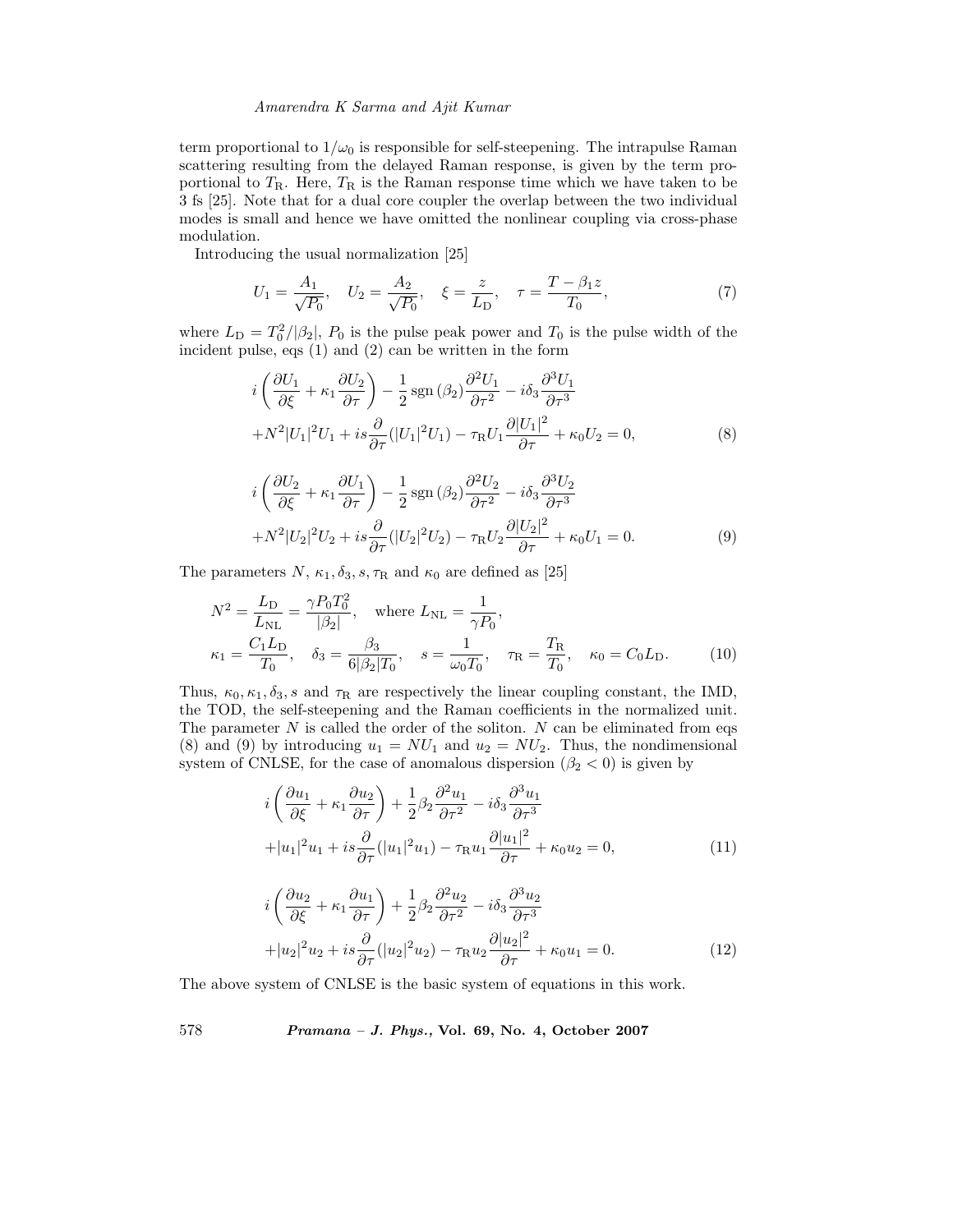*Ultra-short soliton self-switching*

#### **3. Design parameters of the coupler**

It is well-known that the coupling coefficient, apart from the geometry of the waveguides of the coupler, also depends on the core-to-core separation of the coupler. The coupling coefficient  $C$  in units of inverse meters is given by [21]

$$
C = \frac{\sqrt{2\Delta}}{r} \frac{U^2}{V^3} \frac{K_0\left(\frac{a}{r}W\right)}{K_1^2(W)},
$$
\n(13)

where r is the core radius,  $\Delta$  is the refractive index difference between the fiber core and the cladding, and a is the center-to-center separation between the cores of the coupler.  $K_0$  and  $K_1$  are the modified Bessel functions. The core and cladding parameters  $V, U$  and  $W$  are given by

$$
V = \frac{2\pi}{\lambda} r \sqrt{2n_1 \Delta}, \quad U = \sqrt{1 + 2\ln V} \quad \text{and} \quad W = \sqrt{V^2 - U^2},
$$

where  $n_1$  is the refractive index of the core. In order to obtain  $C_1$  we need to calculate  $dC/d\omega|_{\omega=\omega_0}$ . Introducing the auxiliary function

$$
G = \left[2 + 2W\frac{K_0(W)}{K_1(W)} - W\frac{a}{r}\frac{K_1(W\frac{a}{r})}{K_0(W\frac{a}{r})}\right] \times \left[1 + \frac{U^2}{W^2}\frac{K_0^2(W)}{K_1^2(W)}\right] - \left[1 + \frac{2K_0^2(W)}{K_1^2(W)}\right],
$$
\n(14)

we may write

$$
C_1 = \frac{\sqrt{2\Delta}}{\omega_0 r} \frac{U^2}{V^3} \frac{K_0(\frac{a}{r}W)}{K_1^2(W)} G.
$$
\n(15)

We have assumed the values of  $\kappa_0$ . Now, using (10), (13) and (15), we can calculate the normalized coefficient  $\kappa_1$ . It can clearly be seen that these parameters depend on the core radius, core-to-core separation and the pulse width. Using the following typical fiber parameters  $\beta_2 = -20 \text{ ps}^2/\text{km}$ ,  $r = 5 \mu \text{m}$ ,  $n_1 = 1.45$ ,  $\Delta = 0.004$ ,  $V =$ 2.18 and  $\lambda = 1.55 \mu \text{m}$ , we have calculated both  $\kappa_1$  and the coupling length  $L_{\text{C}}$ , which is defined as

$$
L_{\rm C} = \frac{\pi}{2\kappa_0} \frac{T_0^2}{|\beta_2|},\tag{16}
$$

for different pulse widths  $T_0$  and core-to-core separation a. It is worthwhile to mention that the above definition of coupling length is strictly in the context of a  $\pi/2$ linear coupler. It basically represents the length  $\xi$  at which the power completely transfers from the input fiber to the other fiber. Some typical values are provided in table 1. We have also provided the values of the normalized coefficient,  $\tau_R$ ,  $\delta_3$ and  $s$  using eq.  $(10)$ .

It can clearly be seen from table 1 that the coupling length is extremely sensitive to the choice of the coupler parameters. Also, as mentioned in the Introduction, table 1 shows that short coupler length does require ultra-short femtosecond pulses.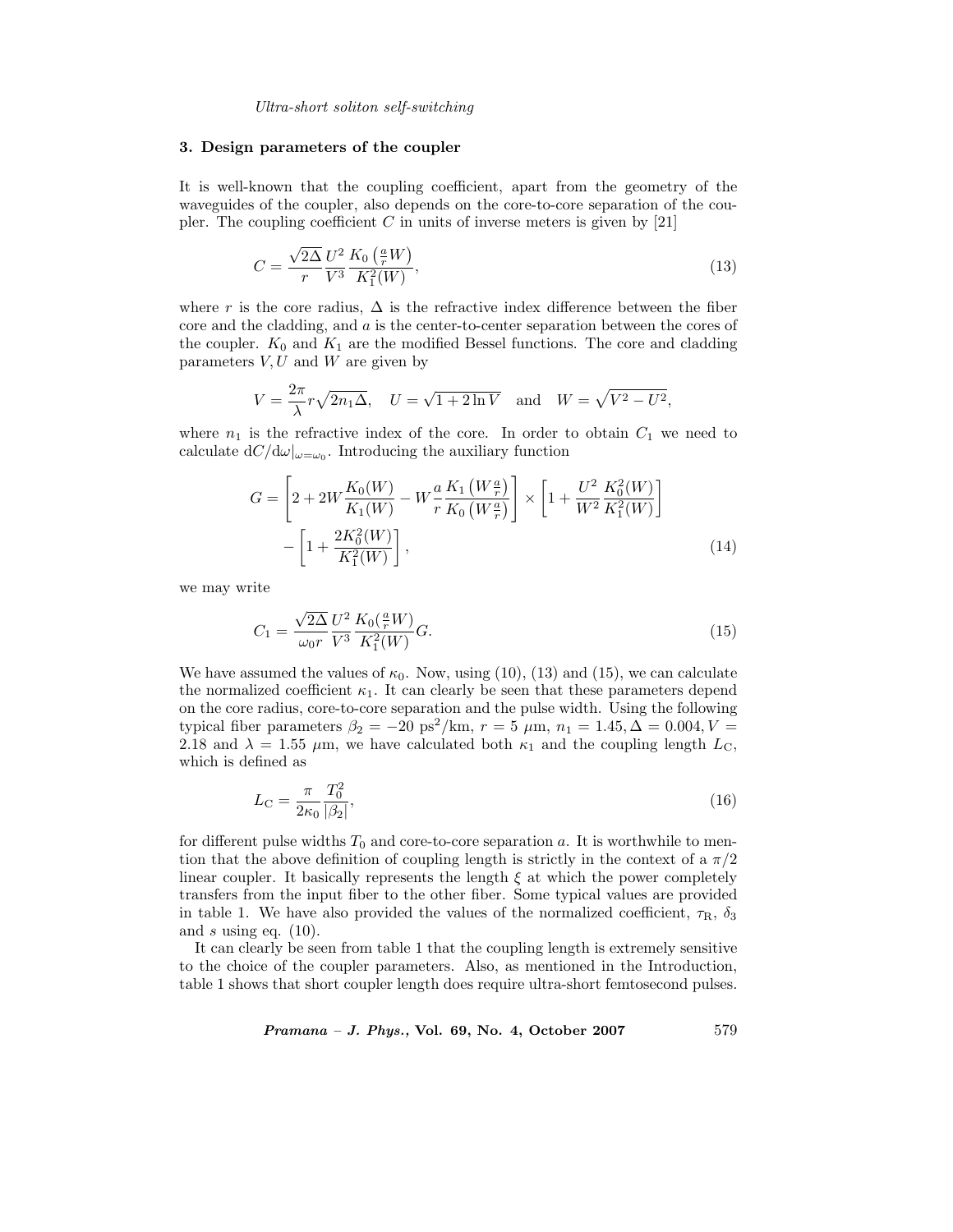| $\kappa_0$ | $T_0$ (fs) | $a \ (\mu m)$ | $L_{\rm c}~({\rm m})$ | $\kappa_1$ | $\tau_{\rm R}$ | $\delta_3$ | $\boldsymbol{s}$ |
|------------|------------|---------------|-----------------------|------------|----------------|------------|------------------|
| 0.1        | 1000       | 53.75         | 786.00                | $-0.0014$  | 0.003          | 0.0009     | 0.0008           |
|            | 50         | 34.30         | 1.9571                | $-0.0162$  | 0.060          | 0.0180     | 0.0164           |
|            | 30         | 31.00         | 0.6993                | $-0.0240$  | 0.100          | 0.0300     | 0.0273           |
|            | 20         | 28.45         | 0.3145                | $-0.0318$  | 0.150          | 0.0450     | 0.0410           |
|            | 10         | 24.05         | 0.0785                | $-0.0508$  | 0.300          | 0.0900     | 0.0820           |
| 0.5        | 1000       | 48.50         | 157.20                | $-0.0061$  | 0.003          | 0.0009     | 0.0008           |
|            | 50         | 29.16         | 0.3930                | $-0.0657$  | 0.060          | 0.0180     | 0.0164           |
|            | 30         | 25.91         | 0.1414                | $-0.0937$  | 0.100          | 0.0300     | 0.0273           |
|            | 20         | 23.35         | 0.0629                | $-0.1218$  | 0.150          | 0.0450     | 0.0410           |
|            | 10         | 19.00         | 0.0156                | $-0.1809$  | 0.300          | 0.0900     | 0.0820           |
| 1.0        | 1000       | 46.25         | 78.74                 | $-0.0115$  | 0.003          | 0.0009     | 0.0008           |
|            | 50         | 26.95         | 0.1962                | $-0.1186$  | 0.060          | 0.0180     | 0.0164           |
|            | 30         | 23.50         | 0.0659                | $-0.1758$  | 0.100          | 0.0300     | 0.0273           |
|            | 20         | 21.15         | 0.0312                | $-0.2131$  | 0.150          | 0.0450     | 0.0410           |
|            | 10         | 16.85         | 0.0078                | $-0.2994$  | 0.300          | 0.0900     | 0.0820           |

**Table 1.** Values of coupler parameters.

## **4. Numerical results and discussions**

As the set of coupled equations (11) and (12) is not analytically solvable, we solve them numerically by the so-called split-step Fourier method. The linear dispersive part is solved by the fast Fourier transform method and the nonlinear part is solved by the fourth-order Runge–Kutta method with auto-control of the step size for a given accuracy of the results. For a detailed discussion on the split-step Fourier method the readers are referred to chap. 2 of [25].

We calculate the transmission coefficient  $T$ , representing the fractional output energy in core 1, according to the formula

$$
T = \frac{\int_{-\infty}^{\infty} |u_1(\xi,\tau)|^2 d\tau}{\int_{-\infty}^{\infty} (|u_1(\xi,\tau)|^2 + |u_2(\xi,\tau)|^2) d\tau}.
$$
 (17)

In this work we have calculated the transmission coefficient  $T$  at end of one coupling length of the coupler as defined in §3. Some typical calculations are provided in table 2.

To analyse the switching process we consider the following initial conditions:

$$
u_1(0,\tau) = \sqrt{p_0} \sec h(\tau), \quad u_2(0,\tau) = 0,
$$
\n(18)

as suggested in [7].

In this work the results are presented for  $\kappa_0$  equal to 0.1, 0.5 and 1.0. They correspond to weak coupling, moderate coupling and strong coupling, respectively in our convention. The corresponding coupler parameters are taken from table 1.

To study how IMD may affect the switching characteristics, in figure 1 we have plotted the transmission coefficient as a function of the normalized input peak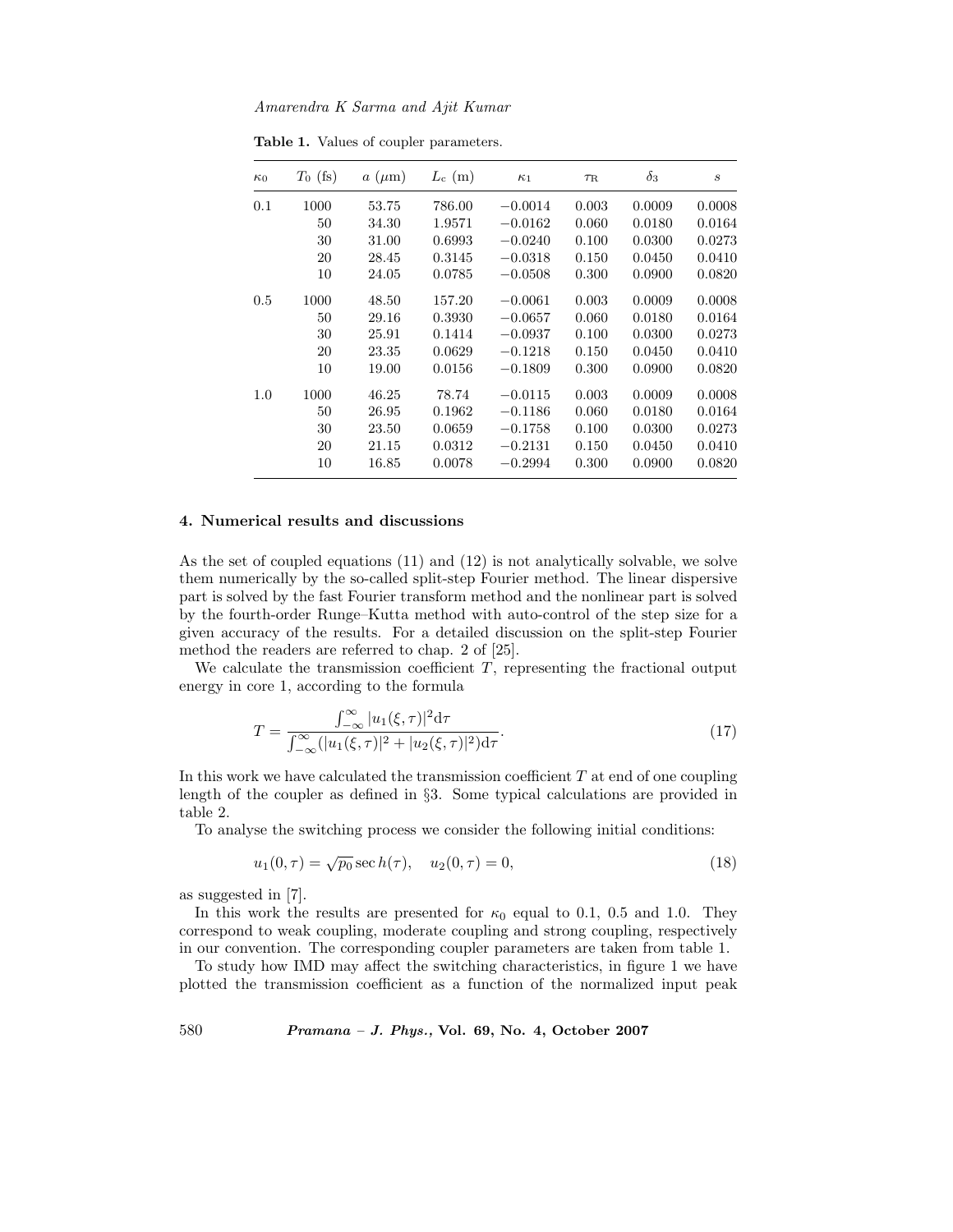| $P_0$ (kW)<br>$L_{\rm c}$ (cm) |
|--------------------------------|
| 76.00<br>7.85                  |
| 10.67<br>31.45                 |
| 4.47<br>69.93                  |
| 6.29<br>40.00                  |
| 13.70<br>14.14                 |
| 3.94<br>39.30                  |
| 6.590<br>25.00                 |
| 19.62<br>7.60                  |
|                                |

**Table 2.** Values of switching power and coupling length.

power,  $p_0$ , for a soliton of pulse width 10 fs and  $\kappa_0 = 0.1$ . The solid curve (a) shows T as a function of  $p_0$  for the case when no perturbative effects (including IMD) are present, while the dotted curve (b) shows the same for the case when only IMD is taken into account. It is clearly seen that IMD essentially modifies the lower part of the transmission curve. We observe that the transmission coefficient  $T$  starts at zero for curve (a), while  $T$  starts at a nonzero value for curve (b). In fact, this result has already been reported in [7] and agrees well with what we have obtained. But they have not provided any physical explanation of their results. It may be interpreted as follows: In the absence of IMD the phase-matching condition is completely achieved even at low input peak powers, and as a result, all the soliton energy is coupled to the cross state of the coupler after propagation over one coupling length. On the contrary, the presence of IMD destroys the phase-matching condition even at low peak powers and a small fraction of soliton energy remain in the parallel state after one coupling length. As we increase the input peak power  $p_0$  of the soliton, at a certain value of  $p_0$  an equal energy sharing between the parallel and the cross states is observed. The corresponding value  $p_c$  of  $p_0$  is called the critical power for switching. If the input peak power of the soliton is increased beyond  $p_c$ , more and more of the soliton energy appears in the parallel state, implying  $T \to 1$  and, we say that soliton is getting switched (please see [23], ch. 2 of [7]). As seen in figure 1, the critical power for switching is not affected by IMD.

In figures 2–4, we plot the transmission coefficient as a function of the normalized input peak power for solitons of various pulse widths  $T_0$  and for  $\kappa_0 = 0.1, 0.5$  and 1.0 respectively. It should be noted that the pulse duration is actually varied via the nondimensionalization  $(7)$ . Changing  $T_0$  changes the nondimensional reduced time  $\tau$ , so that pulses of different durations are considered via systems (11) and (12) through a reduced different time scale  $\tau$ . Here we consider the simultaneous presence of all the perturbative effects. We note from these transmission curves that for a given  $\kappa_0$ , the critical power of switching increases with decrease in the pulse width  $T_0$  of the input soliton. It may be understood from the fact that for a given  $\kappa_0$ as the pulse width decreases IMD coefficient increases (see table 1) and this results in increase in the coupling coefficient  $C(\omega)$ . As the critical power of switching is given by  $P_c = 4C/\gamma$  in real units [26], it is quite evident that increase in C results in increase in  $P_c$ . In addition, it is clear from the transmission curves that the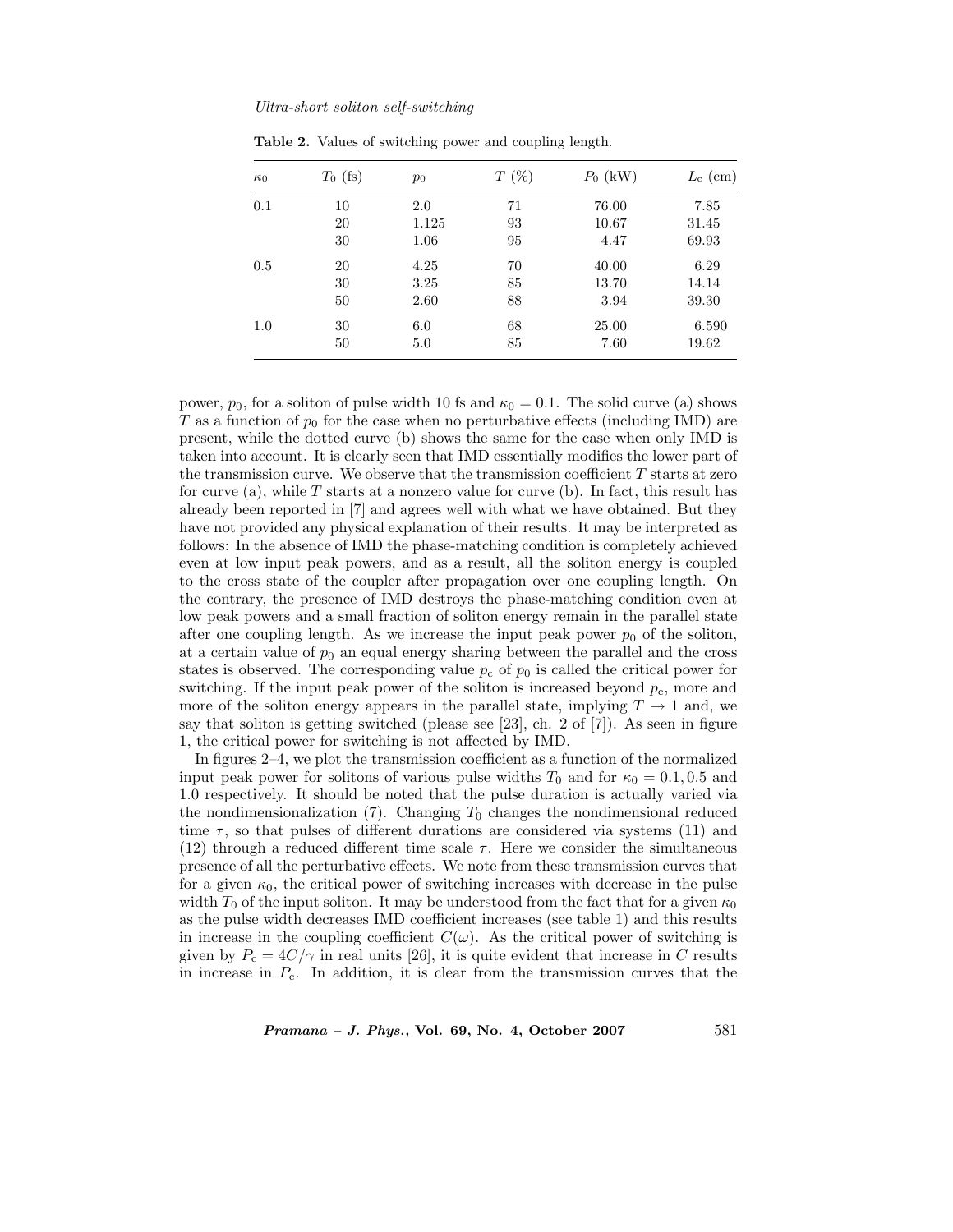

Figure 1. Plot of the transmission coefficient as a function of the normalized input peak power for soliton of pulse width 10 fs with  $\kappa_0 = 0.1$ . Curve (a) corresponds to the case without any perturbative effects including IMD and curve (b) corresponds to the case when only IMD is taken into account.



**Figure 2.** Plot of the transmission coefficient as a function of the normalized input peak power for solitons of various pulse widths  $T_0$ . Here the coupling coefficient  $\kappa_0 = 0.1$ .

effect of the perturbative terms get more pronounced with the decrease in the pulse width. It is quite obvious from eq.  $(10)$  in §2 that the corresponding intensities of the perturbative terms like TOD, Raman effect and self-steepening, increase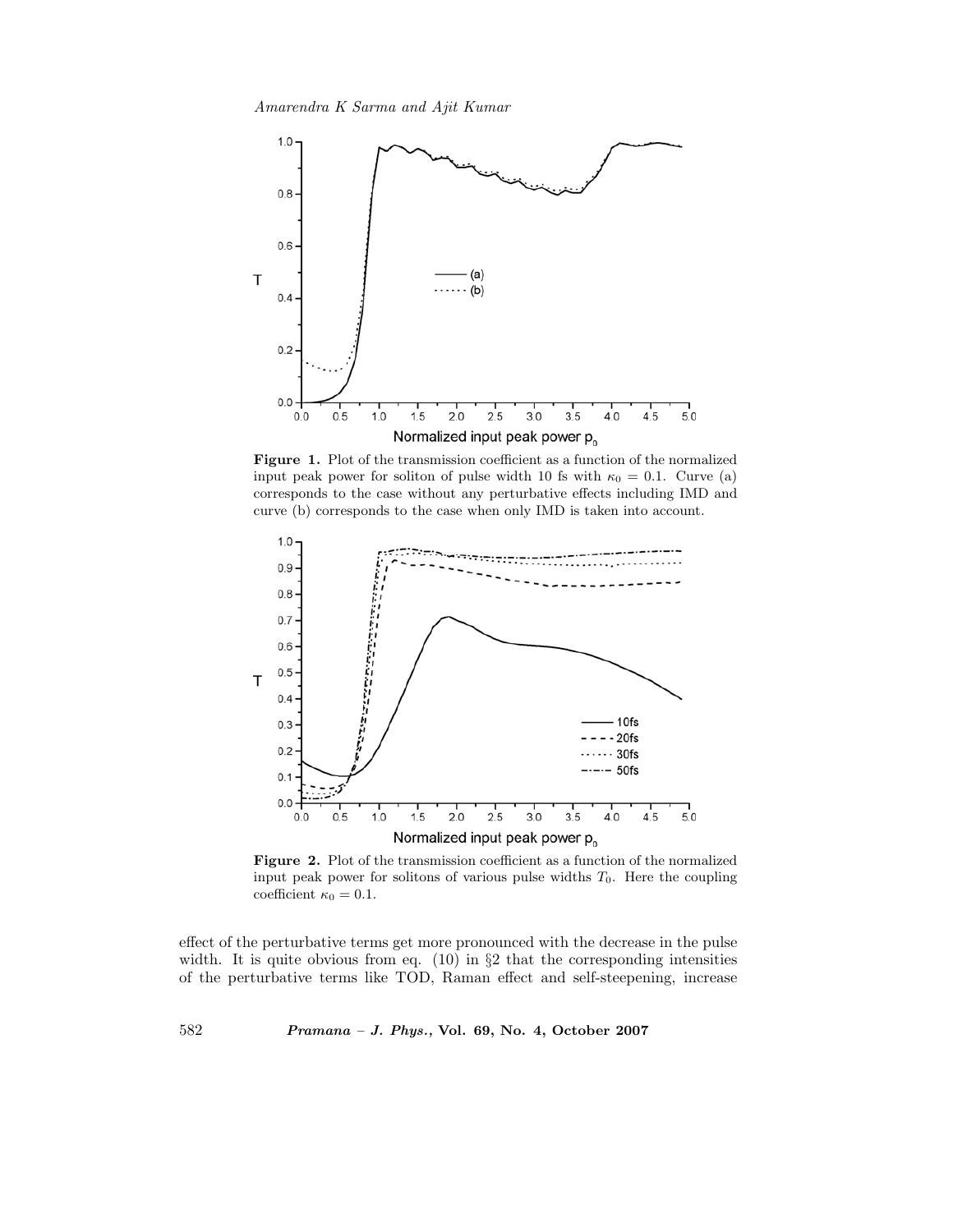*Ultra-short soliton self-switching*



**Figure 3.** Plot of the transmission coefficient as a function of the normalized input peak power for solitons of various pulse widths  $T_0$ . Here the coupling coefficient  $\kappa_0 = 0.5$ .



**Figure 4.** Plot of the transmission coefficient as a function of the normalized input peak power for solitons of various pulse widths  $T_0$ . Here the coupling coefficient  $\kappa_0 = 1.0$ .

with decrease in the input pulse width. Also, we observe that as the coupling coefficient  $\kappa_0$  increases the influence of the perturbative terms also increases. These perturbative effects adversely affect the switching characteristics of the coupler. These effects become progressively dominant for increasing  $\kappa_0$  and we observe that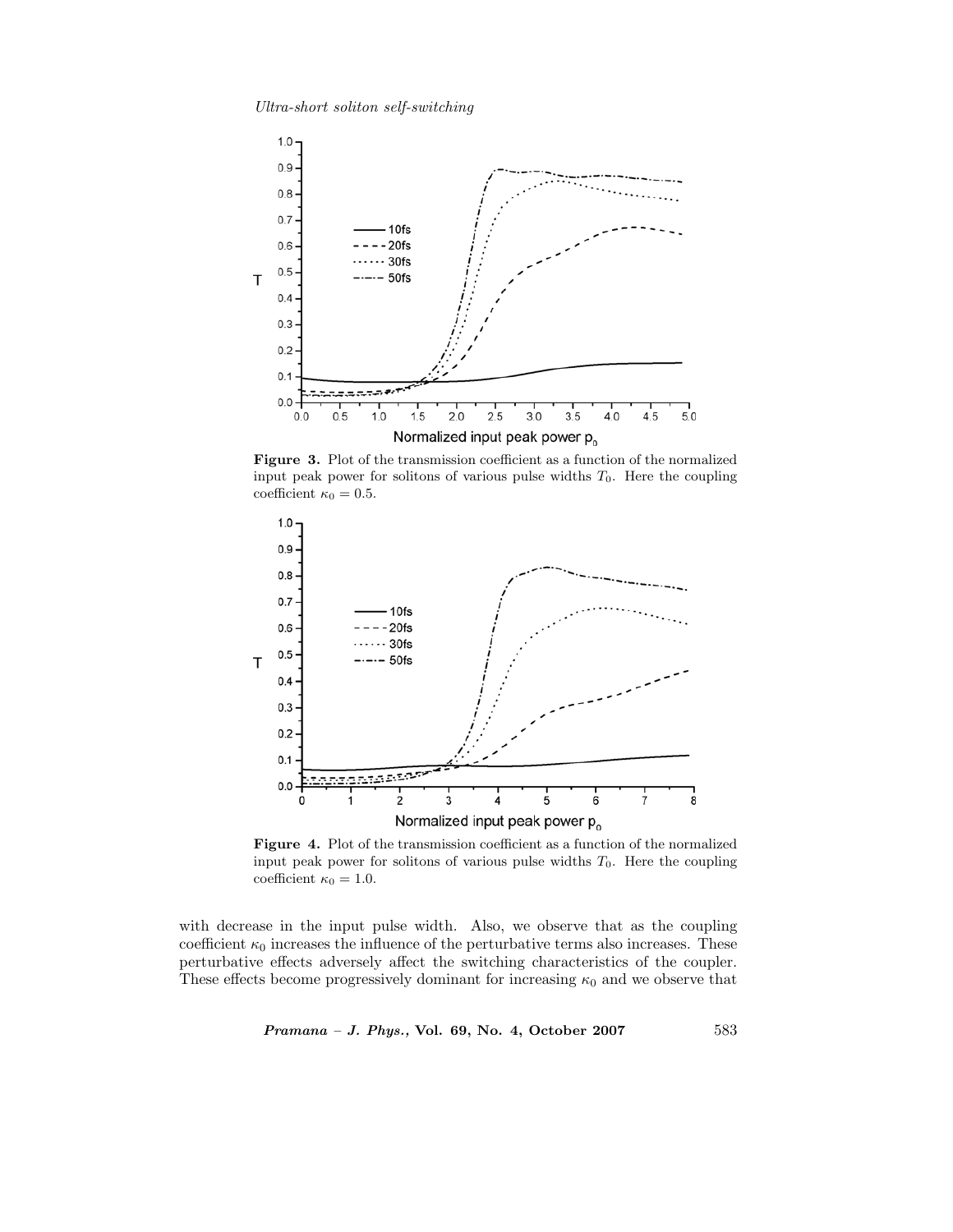

**Figure 5.** Plot of the transmission coefficient as a function of the normalized input peak power for soliton of pulse width 30 fs with  $\kappa_0 = 0.1$ . Curve (a) corresponds to the case without any perturbative effects including IMD. Curves (b), (c) and (d) represent respectively the cases when only the TOD, the Raman and the self-steepening effects are taken into account.

for  $\kappa_0 = 0.5$  and 1.0 it is not possible to switch a 10 fs soliton pulse. With  $\kappa_0 = 1.0$  it is not possible to switch even a 20 fs soliton pulse. It may be expected because with increase in  $\kappa_0$  the core-to-core separation a decreases and the absolute value of the first-order coupling constant dispersion,  $\kappa_1$ , increases. In other words, IMD does not allow the phase-matching condition to be fulfilled at the input powers considered here. In order to get an idea as to which perturbation plays a major role in the switching performance, we have included the perturbation terms separately and compared their respective transmission coefficients. As an example, in figure 5, we plot the transmission coefficient as a function of the normalized input peak power for  $T_0 = 30$  fs and  $\kappa_0 = 0.1$ . Curve (a) represents the transmission characteristics without any perturbative effects. The curves (b), (c) and (d) correspond to the TOD, the Raman effect and the self-steepening effect only. It can be seen that out of all the perturbative effects, the Raman effect is the most dominant one. As regards the TOD effect is concerned, it is completely negligible in the context of switching. It is because of the very small length scale involved. In fact, we observe that it is mainly due to the Raman effect, that the upper part of the transmission curve is modified [15,16].

Before going further, let us see the order of magnitudes of physical parameters that are required for practical implementation of a soliton switch based on our study. In table 2 we have presented some typical values based on our study of switching characteristics. We see from table 2 that, depending on what we need for a particular application, a trade-off between various parameters of the coupler and the switching characteristics has to be reached. For example, (1) if we take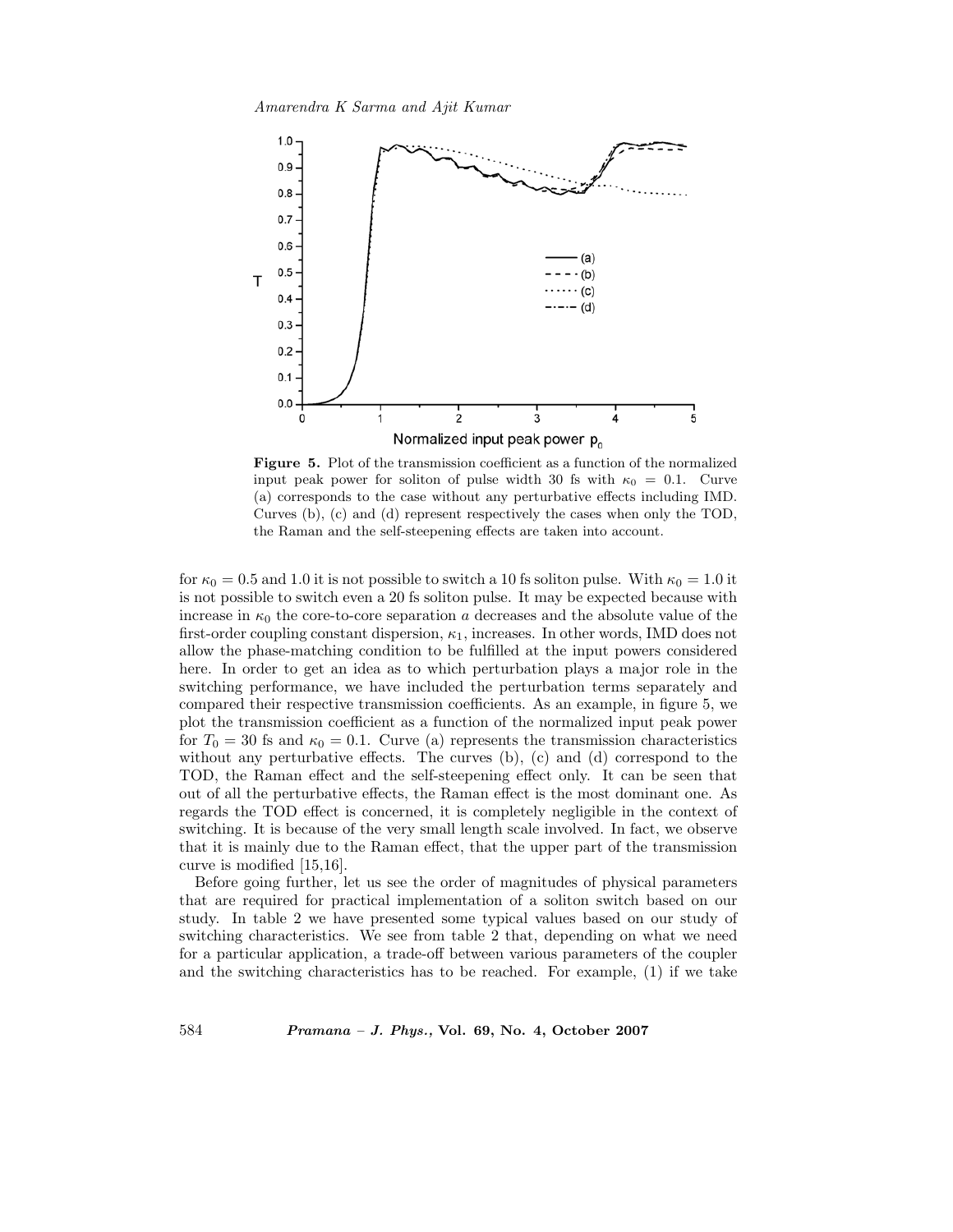*Ultra-short soliton self-switching*



**Figure 6.** (**a**) Evolution of a 20 fs soliton pulse inside the coupler in core 1 (parallel state of the coupler) with  $\kappa_0 = 0.1$ . (**b**) Evolution of a small soliton with some radiation leaked into core 2 (crossed state of the coupler) with  $\kappa_0 = 0.1$ .

 $\kappa_0 = 0.1$  and  $T_0 = 20$  fs, the required coupler length will be  $L_c = 31.45$  cm and for a core radius of 5  $\mu$ m the core-to-core separation turns out to be  $a = 28.45$  $\mu$ m. For this case we conclude from figure 2 that around 95% switching is possible for  $p_0 = 1.125$  which, in real units, corresponds to 10 kW of switching power [20]. On the other hand, (2) if we take  $\kappa_0 = 1.0$  and  $T_0 = 50$  fs, we can have a lesser switching power ( $\approx 7.6$  kW) and a smaller coupler length ( $\approx 19.62$  cm) but then the transmittivity also reduces to about 85%. Therefore the choice, as stated above, depends on a particular requirement, as the case may be.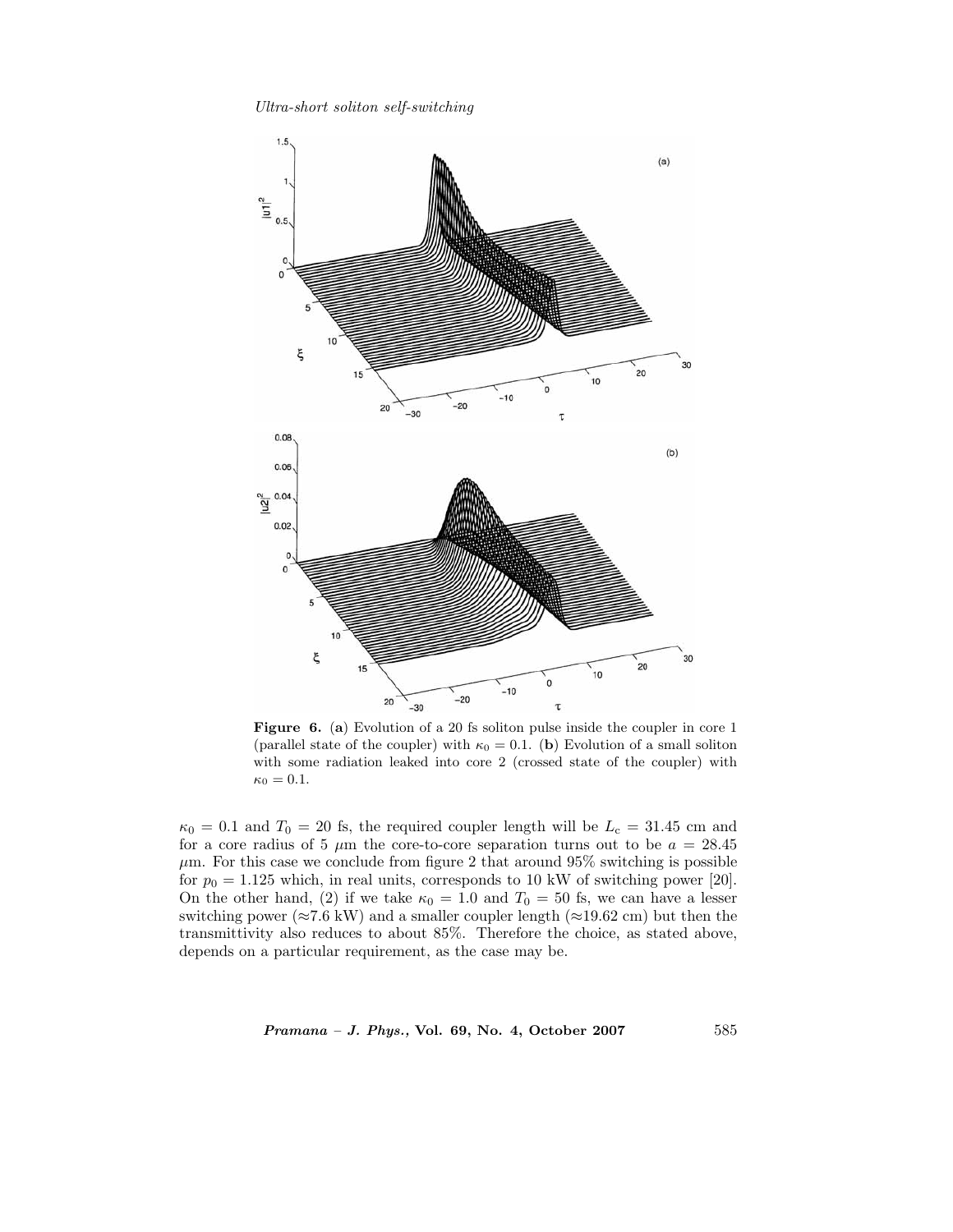Finally, in order to have an idea about the behavior and stability of a soliton pulse during propagation inside the coupler, in figure 6, we have depicted the spatiotemporal evolution of the 20 fs soliton pulse of example 1 above. Figure 6a shows soliton evolution in core 1 while figure 6b shows the evolution of a small soliton, with some radiation attached leaking into the second core. It can clearly be seen that the soliton is preserved during evolution inside core 1. However, it gets shifted in the temporal domain along the positive time axis. This is a typical behavior, characteristics of soliton evolution under higher-order perturbations, mainly due to the intrapulse Raman scattering effect [15].

# **5. Conclusions**

We have carried out a detailed numerical study of femtosecond soliton switching in a Kerr coupler by taking into account the intermodal dispersion and perturbative effects like the TOD, self-steepening and intrapulse Raman scattering. To the best of our knowledge we are the first ones to carry out a detailed numerical analysis of the effect of the simultaneous presence of all the perturbative effects on soliton switching in a twin-core fiber coupler. In this connection we have determined the coupler parameters, namely, the coupling length and core-to-core separation as well as the first-order coupling constant dispersion coefficient. Our calculations show that for useful switching characteristics, it is preferable to use shorter pulses and, a compromise between switching power and coupling length can be made depending on our requirement, as shown in table 2. As discussed, with judicious choice of the pulse and coupler parameters one can have transmission up to 95%.

## **Acknowledgements**

The authors would like to thank the referee for his comments which helped in improving the presentation of our work.

## **References**

- [1] S M Jensen, *IEEE J. Quantum Electron.* **QE-18**, 1580 (1982)
- [2] A A Maier, *Kvant. Electron. (Moscow)* **9**, 2296 (1982)
- [3] S Trillo, S Wabnitz, E M Wright and G I Stegeman, *Opt. Lett.* **13**, 672 (1988)
- [4] C Paré and M Florjańczyk, *Phys. Rev.* **A41**, 6287 (1990)
- [5] K S Chiang, *Opt. Lett.* **20**, 997 (1995)
- [6] K S Chiang, Y T Chow, D J Richardson, D Taverner, L Dong, L Reekie and K M Lo, *Opt. Commun.* **143**, 189 (1997)
- [7] P M Ramos and C R Paiva, *IEEE J. Quantum Electron.* **QE-35**, 983 (1999)
- [8] Ajit Kumar and Amarendra K Sarma, *Opt. Commun.* **234**, 427 (2004)
- [9] Y Wang and W Wang, *J. Lightwave Technol.* **24**, 1041 (2006)
- [10] Y Fang and J Zhou, Effects of third-order dispersion on soliton switching in fiber nonlinear directional couplers, *Optik* (in press) (2006), http://www.sciencedirect.com
- [11] Ajit Kumar and Amarendra K Sarma, *Jpn. J. Appl. Phys.* **44**, 8498 (2005)